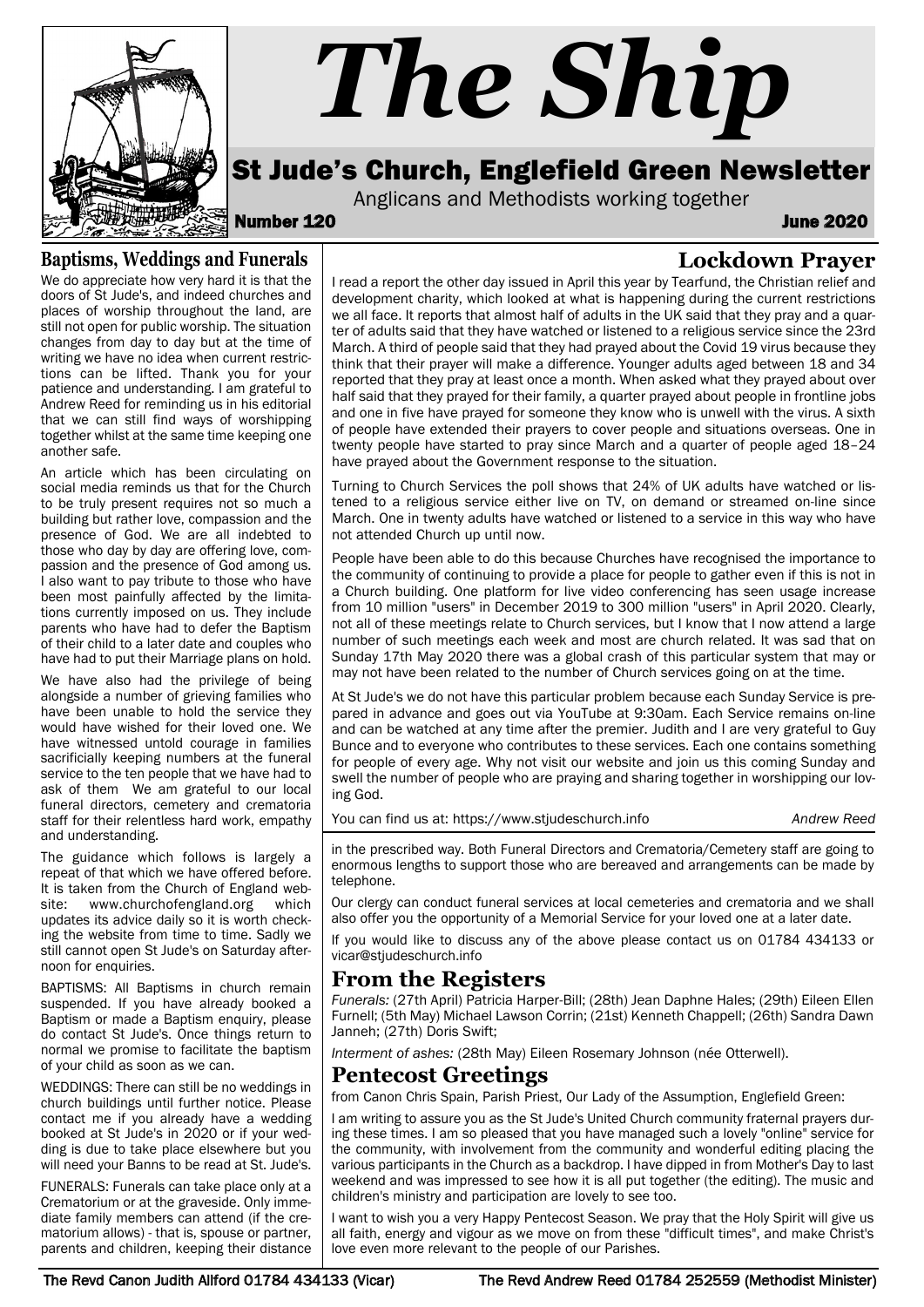## **Spotlight on Services**

Please use our St Jude's website www.stjudeschurch.info and/or our Facebook page to access our regular Sunday Worship service, premièred from 9.30am each Sunday on YouTube. You will also find a daily "Jotting" or "Thought for the Day" from our Vicar.

Once our services are uploaded on to YouTube they remain there. Our service for Sunday 24th May included a talk from Guy Bunce, who will be known to many in Englefield Green. Guy speaks about the work he is doing in putting these services together for us and also about the work he is continuing to develop in lockdown with two of his most local choirs: The New Egham Singers and Progeny. It makes fascinating listening.

#### **Our Methodist Circuit**

Online services continue throughout the Staines and Feltham Methodist Circuit to which we belong. They can be accessed through the circuit website which is: www.sfmc.org.uk

## **Giving to St Jude's**

For the latest information on how you can support St Jude's financially, please see the new page on our website "Giving to St Jude's".

As a church in the heart of Englefield Green we believe that we have a responsibility to the village as a whole. We are also very gratefully aware that all of our income comes from the local community. The highest proportion of that income is from the regular giving of our members; the remainder comes from collections at concerts and occasional services, one-off donations for special purposes, fees from weddings and funerals, and payment for room hire.

At present, of course, most of those streams of income are not available to us and we are extremely grateful to people who have asked how they can best support us at this time. Our giving page directs you to a Standing Order Form which can be downloaded and posted to your bank, or you can use the details it provides to set up a standing order through your online account. A Gift Aid form for those who pay tax is also available.

If you would like to make a donation to St Jude's, you can pay directly into the Church's CAF Bank account. (Sort Code 40-52- 40 Account 00013020).

You will also find a brand new "Donate Now" button on our website Giving Page which enables you to give instantly if this is helpful for you.

Our Giving Page emphasises our commitment to you: The details of your giving will remain confidential. We aim to use your gifts wisely and prayerfully. Your time and your prayers are gifts to St Jude's as well. We are deeply grateful to you all and thank God for your generosity, both past and present.

#### **Readings at Communion**

| 7th June         | Isaiah 40. 12-17, 27-end |
|------------------|--------------------------|
| (Trinity Sunday) | Psalm 8                  |
|                  | 2 Corinthians 13. 11-end |
|                  | Matthew 28, 16-20        |
| 14th June        | Genesis 18, 1-15         |
| (Trinty 1)       | Psalm 116 1, 10-17       |
|                  | Romans 5, 1-8            |
|                  | Matthew 9, 35-10.8       |
| 21st June        | Genesis 21, 8-21         |
| (Trinty 2)       | Psalm 86, 1-10, 16-end   |
|                  | Romans 6. 1b-11          |
|                  | Matthew 10.24-39         |
| 28th June        | Genesis 22, 1-14         |
| (Trinty 3)       | Psalm 13                 |
|                  | Romans 6. 12-end         |
|                  | Matthew 10, 40-end       |

#### **The Village Centre www.villagecentre.org.uk**

Our Centre Manager, Ali Watts, and her team continue to work with Mutual Aid Egham and Englefield Green to assist some of those people most affected by the corona virus pandemic.

Last month Ali described some of the services being offered. Over the last few weeks other kinds of help have been made available. One is "Lockdown Babies" which is advertised elsewhere in this newsletter. There are always big challenges for new parents to face, as well as welcome joys, and "Lockdown Babies" aims to provide help with free meals and gifts. It also offers a telephone buddy system to those who feel they would benefit from that. Please contact 07526 360704 for further information.

"Lockdown Birthdays" is another scheme which has been launched recently and is currently being run by two of the many volunteers who are part of Mutual Aid. There are a variety of birthday gifts on offer including IT help for those who on their birthday would like to make virtual contact with loved ones but do not have the skills and/or the equipment to do so. Other gifts include balloons and banners to decorate the homes of those celebrating a birthday. And if you are a walker you may find some decorations and birthday greetings have been placed along your route on your special day!

And then there is "Lockdown Books". Libraries remain currently closed and some people are especially missing the company of a good read. The United Church of Egham has literally hundreds of books that have been in quarantine for most of these last few weeks so can be safely delivered to a reader on request. There is no time limit on how long the book can be kept but when it is no longer needed it can be returned to quarantine. Already this service is proving popular in helping to ease some of the inevitable frustration that goes with lockdown.

Although the Village Centre itself remains closed at present some of our regular groups are beginning to consider the possibility of re-forming once restrictions begin to be lifted. Careful thought and considerable planning has to be given to the requirements of social distancing and other means of staying safe.

At the same time Ali has been continuing to investigate possibilities around the refurbishment of the Centre, something that has been under discussion for a while. She has also been singlehandedly giving the Centre a facelift with a fresh coat of paint and newly sanded floors.

In September the Centre will have been in operation for ten years. During that time it has provided considerable support to many people and it has become a focus of meeting for many villagers of all ages. We look forward to a special celebration in September! We are grateful to God for Ali and all who have given enormous amounts of time and energy as either members of staff or volunteers. Please remember especially those members of staff who have had to be furloughed. This is a challenging time for them also.

A reminder that if you wish to request help from the Village Centre/ Mutual Aid you can do so either via the RBC triage line 01932 838383, who then email through to our relevant teams, or you can contact us directly on 07526 360704. Shopping, prescription collection, dog walking and telephone contact remain among the very many facilities still on offer.

#### **Covid-19 Mutual Aid Self-Isolating? You are not alone!**

Please do continue to pray - this is an amazing piece of work taking place within our community and we are indebted to all involved.

**Diary for June** All services, concerts, activities etc are cancelled for the time being